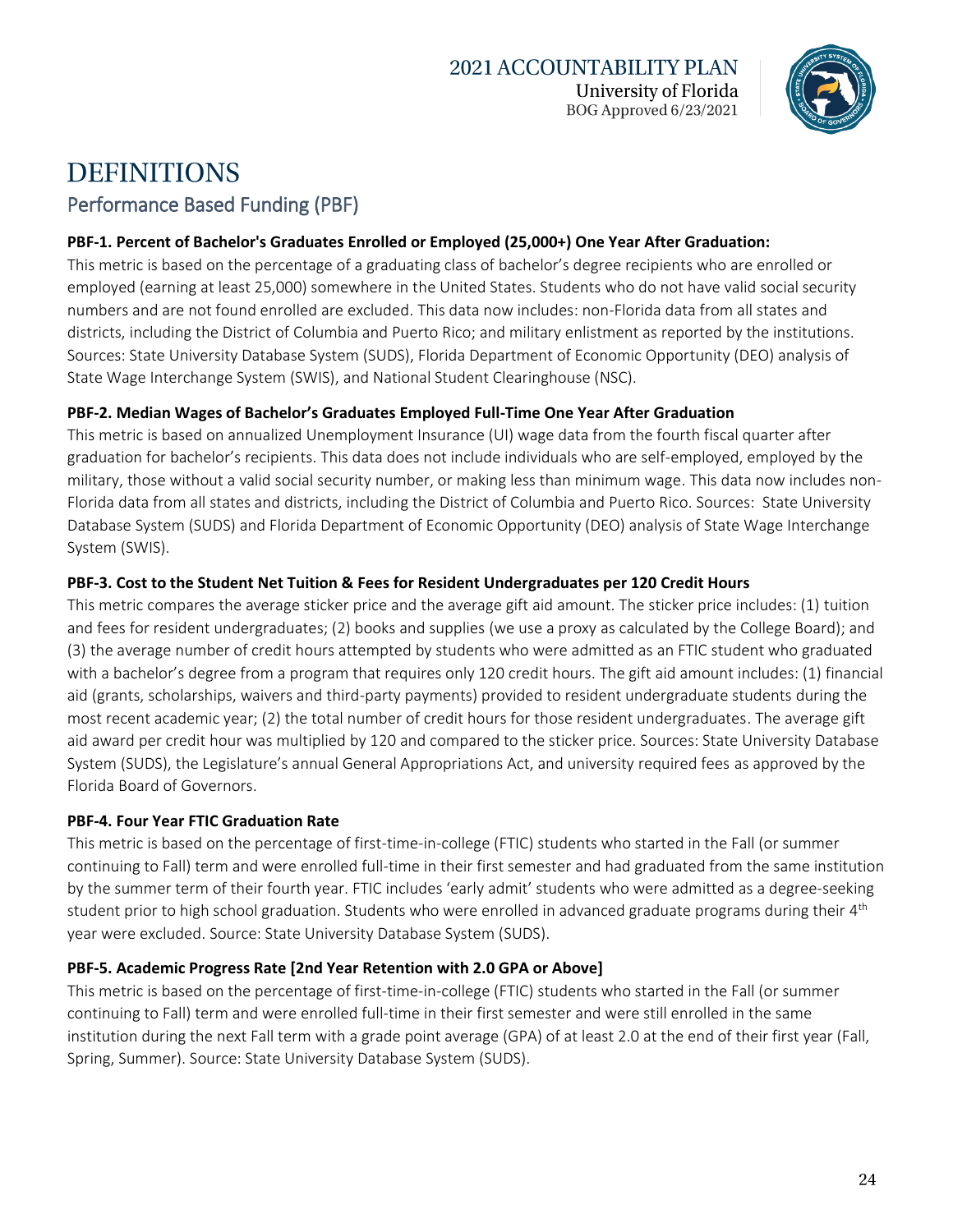

### **PBF-6. Bachelor's Degrees within Programs of Strategic Emphasis**

This metric is based on the number of baccalaureate degrees awarded within the programs designated by the Board of Governors as 'Programs of Strategic Emphasis.' A student who has multiple majors in the subset of targeted Classification of Instruction Program codes will be counted twice (i.e., double-majors are included). Source: State University Database System (SUDS).

#### **PBF-7. University Access Rate Percent of Undergraduates with a Pell Grant**

This metric is based the number of undergraduates, enrolled during the fall term, who received a Pell Grant during the fall term. Students who were not eligible for Pell Grants (e.g., unclassified, non-resident aliens, post-baccalaureate students) were excluded from the denominator for this metric. Source: State University Database System (SUDS).

#### **PBF-8a. Graduate Degrees within Programs of Strategic Emphasis**

This metric is based on the number of graduate degrees awarded within the programs designated by the Board of Governors as 'Programs of Strategic Emphasis.' A student who has multiple majors in the subset of targeted Classification of Instruction Program codes will be counted twice (i.e., double-majors are included). Source: State University Database System (SUDS).

#### **PBF-8b. Freshmen in Top 10% of High School Class (***Applies only to New College of Florida and Florida Polytechnic University)*

Percent of all degree-seeking, first-time, first-year (freshman) students who had high school class rank within the top 10% of their graduating high school class. Source: As reported by each university on the Common Data Set.

**PBF-9a: FCS AA Transfer Two-Year Graduation Rate [Full-time students]:** This transfer cohort is defined as undergraduates entering in fall term (or summer continuing to fall) from the Florida College System with an Associate in Arts (AA) degree. The rate is the percentage of the initial cohort that has either graduated from the same institution by the summer term of their second academic year. Full-time students are used in the calculation. Students who were flagged as enrolled in advanced graduate programs that would not earn a bachelor's degree were not excluded. Source: State University Database System (SUDS).

**PBF-9b: Pell Recipient Six-Year Graduation Rate [Full-time students]:** This metric is based on the percentage of students who started in the Fall (or summer continuing to Fall) term and were enrolled full-time in their first semester and who received a Pell Grant during their first year and who graduated from the same institution by the summer term of their sixth year. Students who were flagged as enrolled in advanced graduate programs that would not earn a bachelor's degree were excluded. Source: State University Database System (SUDS).

**PBF-10.FAMU: Number of Bachelor's Degrees Awarded to Transfers with AA Degrees from FCS:** This is a count of first-major baccalaureate degrees awarded to students who entered as FCS AA Transfers. First majors include the most common scenario of one student earning one degree in one Classification of Instructional Programs (CIP) code. A student who earns two baccalaureate degrees under two different degree CIPs is counted twice. Source: State University Database System (SUDS).

**PBF-10.FAU: Total Research Expenditures:** Total expenditures for all research activities, including non-science and engineering activities. Source: As reported by each institution to the National Science Foundation annual survey of Higher Education Research and Development (HERD) based on the NSF rules and definitions.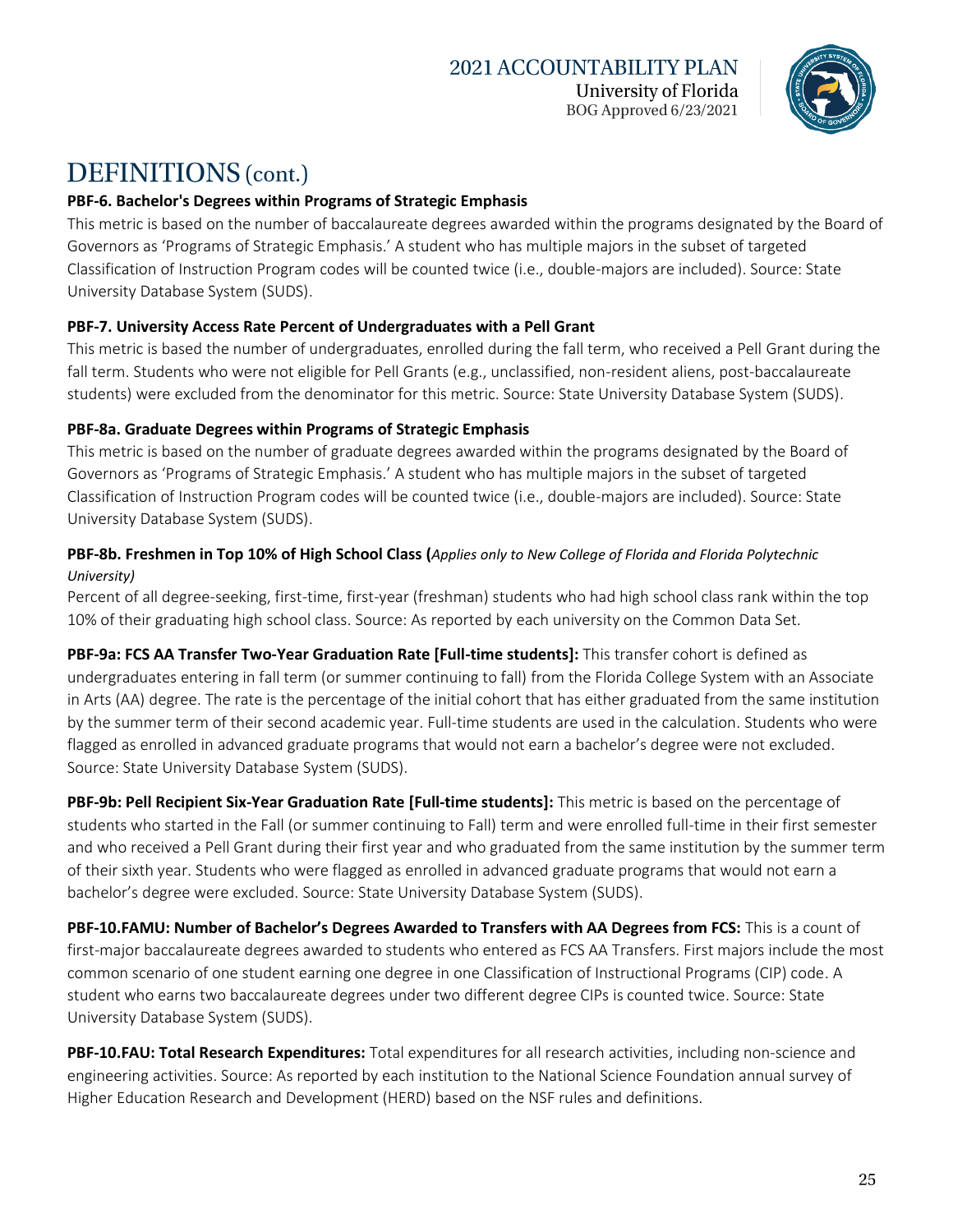

**PBF-10.FGCU: Number of Bachelor's Degrees Awarded to Hispanic & African-Americans:** Race/Ethnicity data is selfreported by students to the university. Non-Hispanic Black and Hispanic do not include students classified as Non-Resident Alien or students with a missing race code. Degree data is based on first-major counts only; second majors are not included. Source: State University Database System (SUDS).

**PBF-10.FIU: Number of Post-Doctoral Appointees**: The number of postdoctoral appointees awarded annually. Source: National Science Foundation/National Institutes of Health Survey of Graduate Students and Postdoctorates in Science and Engineering (GSS).

**PBF-10.FPOLY: Percent of Bachelor's Graduates with 2 or more Workforce Experiences:** The percentage of Bachelor's recipients who completed at least two of the following four workforce experiences: external internships, industry-sponsored capstone projects, undergraduate research (from an externally funded research grant), and certifications. Source: Florida Polytechnic University student survey data reported to the Florida Board of Governors.

**PBF-10.FSU: Percent of Bachelor's Graduates who took an Entrepreneurship Class:** The percentage of Bachelor's recipients who enrolled in one or more graded Entrepreneurship courses before graduating. Source: Florida State University student survey data reported to the Florida Board of Governors.

**PBF-10.NCF: Percent of FTIC Graduates Completing 3 or more High Impact Practices:** The percentage of graduating seniors who started as FTIC students and who complete three or more high-impact practices as defined by the National Survey of Student Engagement (NSSE) and the Association of American Colleges & Universities. High-impact practices include: (1) capstone project or thesis, (2) internships, (3) study abroad, (4) writing-intensive courses, (5) living-learning communities, (6) undergraduate research, (7) first-year experience, (8) learning communities, (9) service-learning, and (10) collaborative projects. Multiple activities within the same category only count once (e.g., a student completing three internships has completed one high impact practice). Source: New College of Florida student survey data reported to the Florida Board of Governors.

**PBF-10.UCF: Percent of Bachelor's Degrees Awarded to African American and Hispanic Students:** Percentage of Degrees is based on the number of baccalaureate degrees awarded to non-Hispanic Black and Hispanic students divided by the total degrees awarded - excluding those awarded to non-resident aliens and unreported. Source: State University Database System (SUDS).

**PBF-10.UF: 6-Year Graduation Rates (full-time only):** The first-time-in-college (FTIC) cohort is defined as undergraduates entering in fall term (or summer continuing to fall) with fewer than 12 hours earned since high school graduation. The rate is the percentage of the initial cohort that has either graduated from the same institution by the summer term of their sixth academic year. Only full-time students are included in this calculation. FTIC also includes 'early admits' students who were admitted as degree-seeking students prior to high school graduation. Source: State University Database System (SUDS).

**PBF-10.UNF: Percent of Undergraduate FTE in Online Courses:** Full-time equivalent (FTE) student is a measure of instructional activity that is based on the number of credit hours that students enroll. FTE is based on the Integrated Postsecondary Education Data System (IPEDS) definition, which divides undergraduate credit hours by 30. Online, or distance learning, courses provide at least 80 percent of the direct instruction using some form of technology when the student and instructor are separated by time or space, or both per Section 1009.24(17), Florida Statutes. Source: State University Database System (SUDS).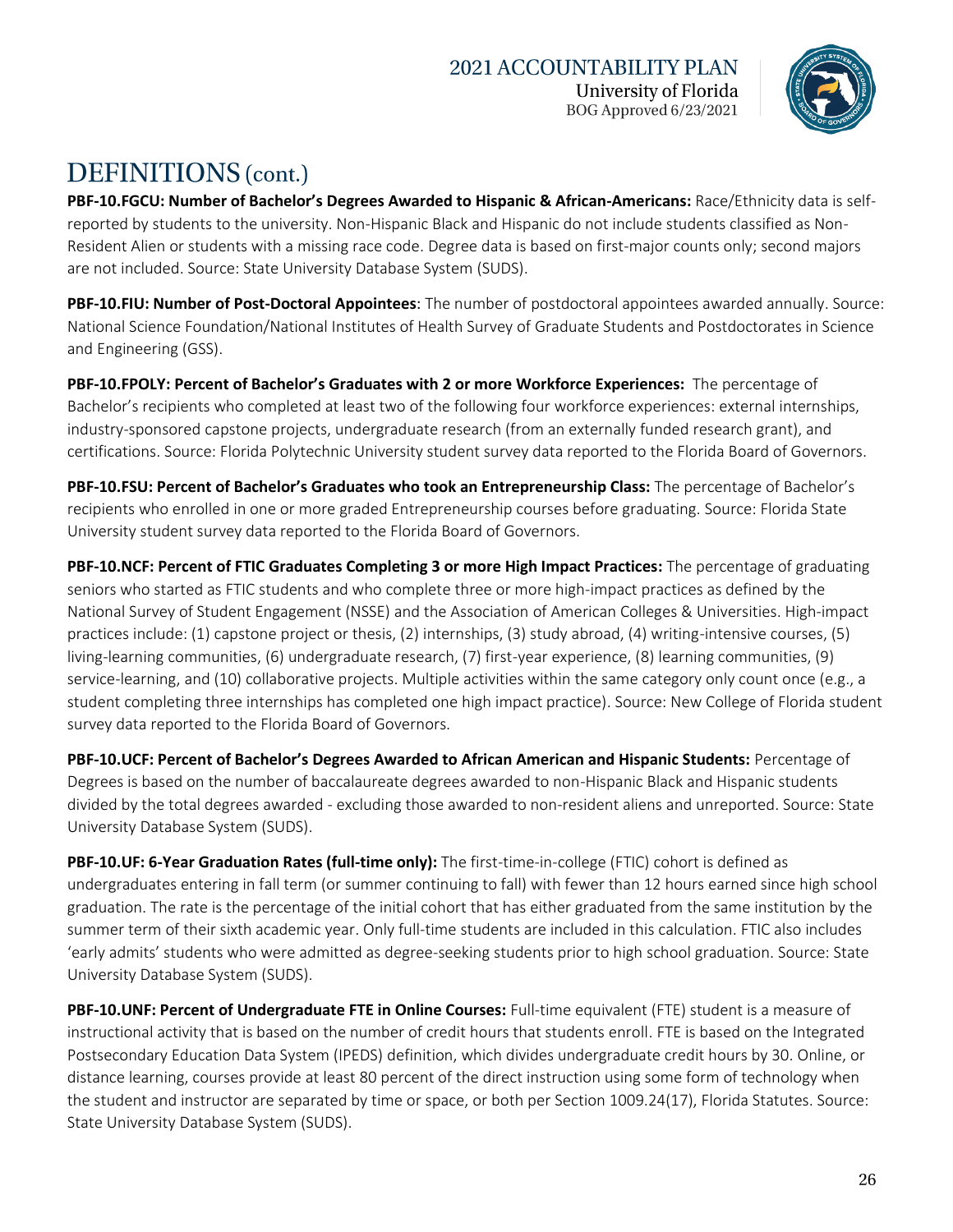

**PBF-10.USF: 6-Year Graduation Rates (FT/PT):** The first-time-in-college (FTIC) cohort is defined as undergraduates entering in fall term (or summer continuing to fall) with fewer than 12 hours earned since high school graduation. The rate is the percentage of the initial cohort that has either graduated from the same institution by the summer term of their sixth academic year. Both full-time and part-time students are used in the calculation. FTIC includes 'early admits' students who were admitted as a degree-seeking student prior to high school graduation. Source: State University Database System (SUDS).

**PBF-10.UWF: Percent of Baccalaureate Graduates Completing 2+ Types of High-Impact Practices:** The percentage of graduating seniors completing two or more high-impact practices as defined by the Association of American Colleges & Universities. High-impact practices include: (1) first-year seminar & experiences, (2) common intellectual experience, (3) writing-intensive courses, (4) collaborative assignments & projects, (5) diversity/global learning, (6) ePortolios, (7) service learning, community-based learning, (8) internships, (9) capstone courses & projects. Multiple activities within the same category only count once (e.g., a student completing three internships has completed one high impact practice). Source: University of West Florida student data reported to the Florida Board of Governors.

### Preeminence Research University (PRE)

**PRE-A: Average GPA & Average SAT:** An average weighted grade point average of 4.0 or higher and an average SAT score of 1200 or higher for fall semester incoming freshmen, as reported annually in the admissions data that universities submit to the Board of Governors. This data includes registered FTIC (student type='B', 'E') with an admission action of admitted or provisionally admitted ('A', 'P', 'X'). Source: State University Database System (SUDS).

**PRE-B: National University Rankings:** A top-50 ranking on at least two well-known and highly respected national public university rankings, reflecting national preeminence, using the most recent rankings. Sources: Princeton Review, Fiske Guide, QS World University Ranking, Times Higher Education World University Ranking, Academic Ranking of World University, US News and World Report National University, US News and World Report National Public University, US News and World Report Liberal Arts Colleges, Forbes, Kiplinger, Washington Monthly Liberal Arts Colleges, Washington Monthly National University, and the Center for Measuring University Performance.

**PRE-C: Freshmen Retention Rate:** Freshman Retention Rate (full-time, FTIC) cohorts are based on first-year undergraduate students who enter the institution in the Fall term (or Summer term and continue into the Fall term). Percent retained is based on those who are enrolled during the second fall term. Source: State University Database System (SUDS).

**PRE-D: 4-year Graduation Rate:** This metric is based on the percentage of first-time-in-college (FTIC) students who started in the Fall (or summer continuing to Fall) term and were enrolled full-time in their first semester and had graduated from the same institution by the summer term of their fourth year. FTIC includes 'early admit' students who were admitted as a degree-seeking student prior to high school graduation. Students who were enrolled in advanced graduate programs during their 4<sup>th</sup> year were excluded. Source: State University Database System (SUDS).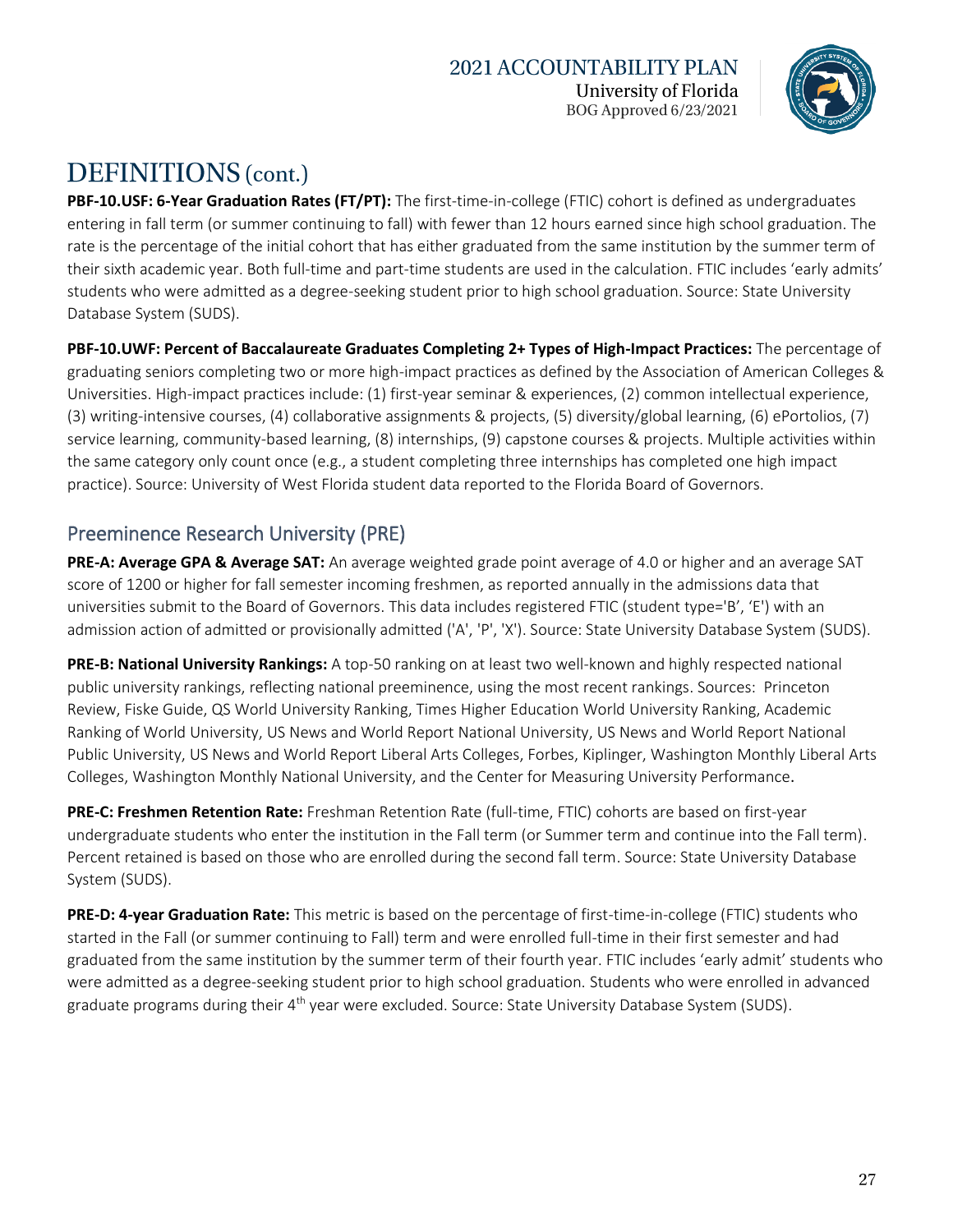

**PRE-E: National Academy Memberships:** National Academy Memberships held by faculty. Source: The Center for Measuring University Performance in the Top American Research Universities (TARU) annual report or the official membership directories maintained by each national academy.

**PRE-F: Total Science & Engineering Research Expenditures:** Research expenditures within Science & Engineering disciplines. Source: As reported by each institution to the National Science Foundation (NSF) annual survey of Higher Education Research and Development (HERD) based on the NSF rules and definitions.

**PRE-G: Science & Engineering Research Expenditures in Non-Health Sciences:** Research expenditures within Science & Engineering in non-medical sciences. Source: As reported by each institution to the National Science Foundation annual survey of Higher Education Research and Development (HERD) based on the NSF rules and definitions.

**PRE-H: National Ranking in Research Expenditures:** The NSF identifies 8 broad disciplines within Science & Engineering: Computer Science, Engineering, Environmental Science, Life Science, Mathematical Sciences, Physical Sciences, Psychology, and Social Sciences. The rankings by discipline are determined by BOG staff using the NSF online database.

**PRE-I: Patents Awarded:** Total utility patents awarded for the most recent three calendar year period. Based on legislative staff guidance, Board staff query the USPTO database with a query that only counts utility patents: "(AN/"University Name" AND ISD/yyyymmdd->yyyymmdd AND APT/1)". Source: United States Patent and Trademark Office (USPTO).

**PRE-J: Doctoral Degrees Awarded Annually:** Includes doctoral research degrees and professional doctoral degrees awarded in medical and health care disciplines. Source: State University Database System (SUDS).

**PRE-K: Number of Post-Doctoral Appointees:** The number of postdoctoral appointees awarded annually. Source: National Science Foundation/National Institutes of Health Survey of Graduate Students and Postdoctorates in Science and Engineering (GSS).

**PRE-L: Endowment Size (M):** Assets invested by an institution to support its educational mission. Source: National Association of College and University Business Officers (NACUBO) and Commonfund Institute's annual report of Market Value of Endowment Assets.

### Key Performance Indicators (KPI)

**KPI-1: Public University National Ranking:** A top-50 ranking on at least two well-known and highly respected national public university rankings, reflecting national preeminence, using most recent rankings. Sources: Princeton Review, Fiske Guide, QS World University Ranking, Times Higher Education World University Ranking, Academic Ranking of World University, US News and World Report National University, US News and World Report National Public University, US News and World Report Liberal Arts Colleges, Forbes, Kiplinger, Washington Monthly Liberal Arts Colleges, Washington Monthly National University, and Center for Measuring University Performance.

**KPI-2: Freshmen in Top 10% of High School Class:** Percent of all degree-seeking, first-time, first-year (freshman) students who had high school class rank within the top 10% of their graduating high school class. Source: As reported by each university on the Common Data Set.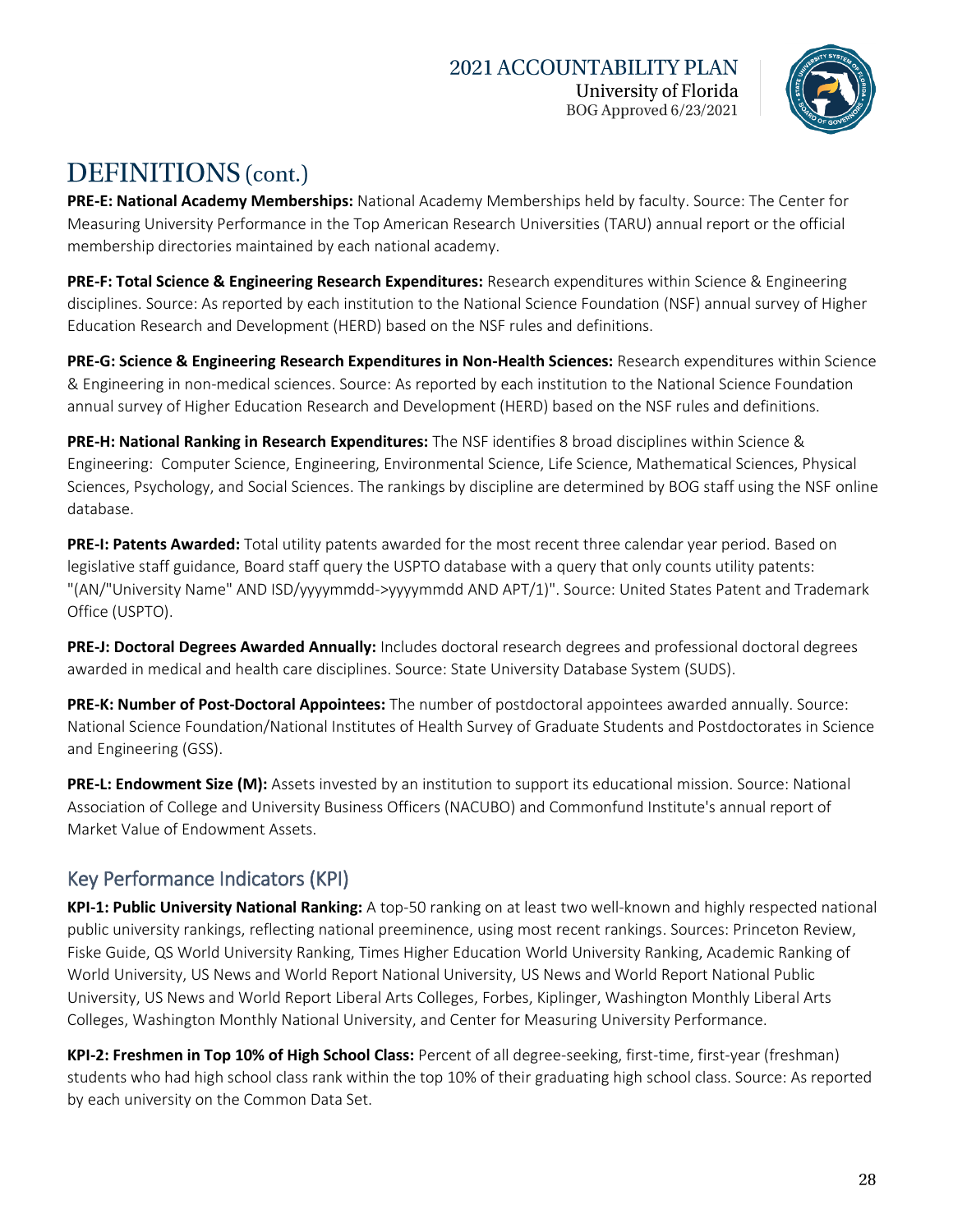

**KPI-3: Time to Degree for FTICs in 120hr programs:** This metric is the number of years between the start date (using the student entry date) and the end date (using the last month in the term degree was granted) for a graduating class of first-time, single-major baccalaureates in 120 credit hour programs within a (Summer, Fall, Spring) year. Source: State University Database System (SUDS).

### **KPI-4: Percent of Bachelor's Degrees Without Excess Hours**

This metric is based on the percentage of baccalaureate degrees awarded within 110% of the credit hours required for a degree based on the Board of Governors Academic Program Inventory. This metric excludes the following types of student credits: accelerated mechanisms, remedial coursework, non-native credit hours that are not used toward the degree, non-native credit hours from failed, incomplete, withdrawn, or repeated courses, credit hours from internship programs, credit hours up to 10 foreign language credit hours, and credit hours earned in military science courses that are part of the Reserve Officers' Training Corps (ROTC) program. Starting in 2018-19, the calculation for this metric included a new type of statutory exclusion of up to 12 credit hours for students who graduated in four years or less. This metric does not report the number of students who paid the "Excess Hour Surcharge" (Section 1009.286, Florida Statutes). Source: State University Database System (SUDS).

**KPI-5: Six-Year FTIC Graduation Rates [full-& part-time students]:** The first-time-in-college (FTIC) cohort is defined as undergraduates entering in fall term (or summer continuing to fall) with fewer than 12 hours earned since high school graduation. The rate is the percentage of the initial cohort that has either graduated from the same institution by the summer term of their sixth academic year. Both full-time and part-time students are used in the calculation. FTIC includes 'early admits' students who were admitted as a degree-seeking student prior to high school graduation. Source: State University Database System (SUDS).

**KPI-6: FCS AA Transfer Three-Year Graduation Rate [full-& part-time students]:** This transfer cohort is defined as undergraduates entering in fall term (or summer continuing to fall) from the Florida College System with an Associate in Arts (AA) degree. The rate is the percentage of the initial cohort that has either graduated from the same institution by the summer term of their third academic year. Both full-time and part-time students are used in the calculation. Students who were flagged as enrolled in advanced graduate programs that would not earn a bachelor's degree are excluded. Source: State University Database System (SUDS).

**KPI-7: Pell Recipient Four-Year Graduation Rate [for full-time FTIC]:** This metric is based on the percentage of firsttime-in-college (FTIC) students who started in the Fall (or summer continuing to Fall) term and were enrolled full-time in their first semester and who received a Pell Grant during their first year and who graduated from the same institution by the summer term of their fourth year. FTIC includes 'early admit' students who were admitted as a degree-seeking student prior to high school graduation. Students who were flagged as enrolled in advanced graduate programs that would not earn a bachelor's degree were excluded. Source: State University Database System (SUDS).

**KPI-8: Bachelor's Degrees Awarded & KPI-9: Graduate Degrees Awarded:** This is a count of first-major baccalaureate and graduate degrees awarded. First majors include the most common scenario of one student earning one degree in one Classification of Instructional Programs (CIP) code. In cases where a student earns a baccalaureate degree under two different degree CIPs, a distinction is made between "dual degrees" and "dual majors." Also included in first majors are "dual degrees" which are counted as separate degrees (e.g., counted twice). In these cases, both degree CIPs receive a "degree fraction" of 1.0. The calculation of degree fractions is made according to each institution's criteria. Source: State University Database System (SUDS).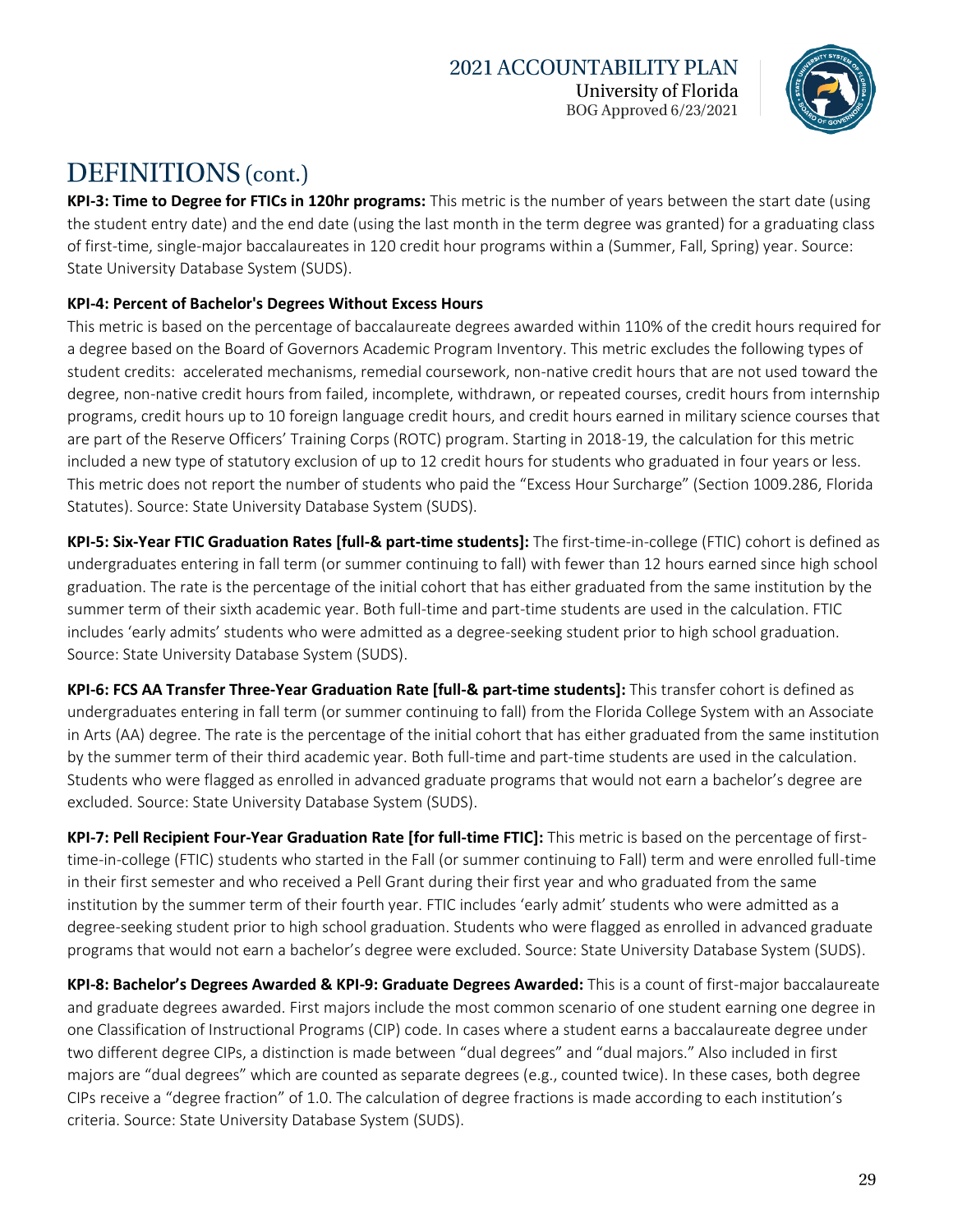### **2021 ACCOUNTABILITY PLAN** University of Florida BOG Approved 6/23/2021



**KPI-10: Bachelor's Degrees Awarded to African-American & Hispanic Students:** Race/Ethnicity data is self-reported by students to each university. Non-Hispanic Black and Hispanic do not include students classified as Non-Resident Alien or students with a missing race code. Degree data is based on first-major counts only; second majors are excluded. Percentage of degrees is based on the number of baccalaureate degrees awarded to non-Hispanic Black and Hispanic students divided by the total degrees awarded, excluding those awarded to non-resident aliens and unreported. Source: State University Database System (SUDS).

**KPI-11: Percentage of Adult (Aged 25+) Undergraduates Enrolled:** This metric is based on the age of the student at the time of their Fall term enrollment, not their age upon entry. As a proxy, age is based on birth year not birth date. Unclassified students with a HS diploma (or GED) and above are included in this calculation. Source: State University Database System (SUDS).

**KPI-12: Percent of Undergraduate FTE in Online Courses:** Full-time equivalent (FTE) student is a measure of instructional activity that is based on the number of credit hours that students enroll. FTE is based on the US definition, which divides undergraduate credit hours by 30. Distance Learning is a course in which at least 80 percent of the direct instruction of the course is delivered using some form of technology when the student and instructor are separated by time or space, or both (per Section 1009.24(17), Florida Statutes). Source: State University Database System (SUDS).

**KPI-13: Percent of Bachelor's Degrees in STEM & Health & KPI-14: Percent of Graduate Degrees in STEM & Health:** The percentage of degrees that are classified as STEM or Health disciplines by the Board of Governors in the Academic Program Inventory. These counts include second majors. Second majors include all dual/second majors (e.g., degree CIP receive a degree fraction that is less than 1). The calculation of degree fractions is made according to each institution's criteria. The calculation for the number of second majors rounds each degree CIP's fraction of a degree up to 1 and then sums the total. Second majors are typically used when providing degree information by discipline/CIP, to better conveys the number of graduates who have specific skill sets associated with each discipline. Source: State University Database System (SUDS).

**KPI-15: Licensure & Certification Exam Pass Rates:** The average pass rates as a percentage of all first-time examinees for Nursing, Law, Medicine (3 subtests), Veterinary, Pharmacy, Dental (2 subtests), Physical Therapy, and Occupational Therapy, when applicable. The average pass rate for the nation or state is also provided as a contextual benchmark. The Board's 2025 System Strategic Plan calls for all institutions to be above or tied the exam's respective benchmark. The State benchmark for the Florida Bar Exam excludes non-Florida institutions. The national benchmark for the USMLE exams are based on rates for MD degrees from U.S. institutions. Source: BOG staff analysis of exam pass rates provided by institutions or licensure/certification boards.

**KPI-16: National Academy Memberships:** National Academy Memberships held by faculty. Source: Center for Measuring University Performance in the Top American Research Universities (TARU) annual report or the official membership directories maintained by each national academy.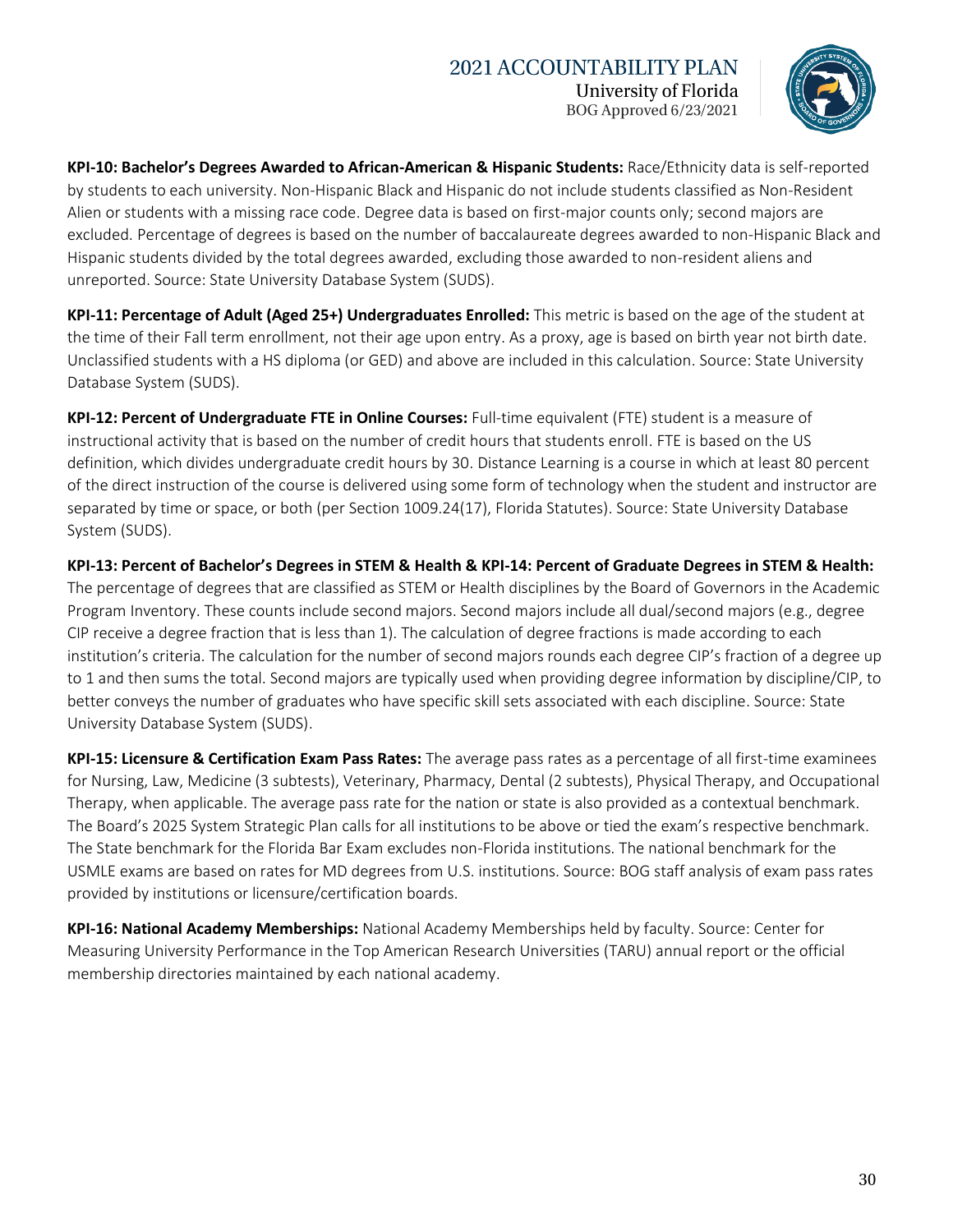### **2021 ACCOUNTABILITY PLAN** University of Florida BOG Approved 6/23/2021



# DEFINITIONS (cont.)

**KPI-17: Faculty Awards:** Awards include: American Council of Learned Societies (ACLS) Fellows, Beckman Young Investigators, Burroughs Wellcome Fund Career Awards, Cottrell Scholars, Fulbright American Scholars, Getty Scholars in Residence, Guggenheim Fellows, Howard Hughes Medical Institute Investigators, Lasker Medical Research Awards, MacArthur Foundation Fellows, Andrew W. Mellon Foundation Distinguished Achievement Awards, National Endowment for the Humanities (NEH) Fellows, National Humanities Center Fellows, National Institutes of Health (NIH) MERIT, National Medal of Science and National Medal of Technology, NSF CAREER awards (excluding those who are also PECASE winners), Newberry Library Long-term Fellows, Pew Scholars in Biomedicine, Presidential Early Career Awards for Scientists and Engineers (PECASE), Robert Wood Johnson Policy Fellows, Searle Scholars, Sloan Research Fellows, and Woodrow Wilson Fellows. Source: Center for Measuring University Performance in the Top American Research Universities (TARU) annual report.

**KPI-18: Total Research Expenditures:** Total expenditures (in millions of dollars) for all research activities (including non-science and engineering activities). Source: As reported by each institution to the National Science Foundation annual survey of Higher Education Research and Development (HERD) based on the NSF rules and definitions.

**KPI-19: Research Expenditures Funded from External Sources:** This metric reports the amount of research expenditures that was funded from federal, private industry, and other (non-state and non-institutional) sources. Source: As reported by each institution to the National Science Foundation annual survey of Higher Education Research and Development (HERD) based on the NSF rules and definitions.

**KPI-20: Utility Patents Awarded:** The number of utility patents in a calendar year, excluding design, plant or similar patents. Source: United States Patent and Trademark Office (USPTO).

**KPI-21: Number of Licenses/Options Executed Annually:** Licenses/options executed in the fiscal year for all technologies Source: As reported by universities on the Association of University Technology Managers Annual (AUTM) annual Licensing Survey.

**KPI-22: Number of Start-up Companies Created:** The number of start-up companies that were dependent upon the licensing of University technology for initiation. Source: Association of University Technology Managers Annual (AUTM) annual Licensing Survey.

### Enrollment Planning (ENRL)

**ENRL-1: Fall Headcount Enrollment by Student Level and Student Type:** This table reports the number of students enrolled by student type categories. These headcounts only include those students who were seeking a degree – unclassified students (e.g., dual enrolled) are not included. The student type for undergraduates is based on the 'Type of Student at Most Recent Admission'. The first-time-in-college (FTIC) student was admitted in the same fall term or in the preceding summer term, including those who were re-admitted as FTICs. Source: State University Database System (SUDS).

**ENRL-2: Percent of Resident Baccalaureate-Seeking Resident Undergraduates Earning 15+ Credits:** This table reports the percent of baccalaureate-seeking resident undergraduates who earned fifteen or more credit hours during the fall term as reported on the Term Credit Hours Earned element (#01089). This includes the pass/fail courses in which the student earned a passing grade and excludes audited courses. Source: State University Database System (SUDS).